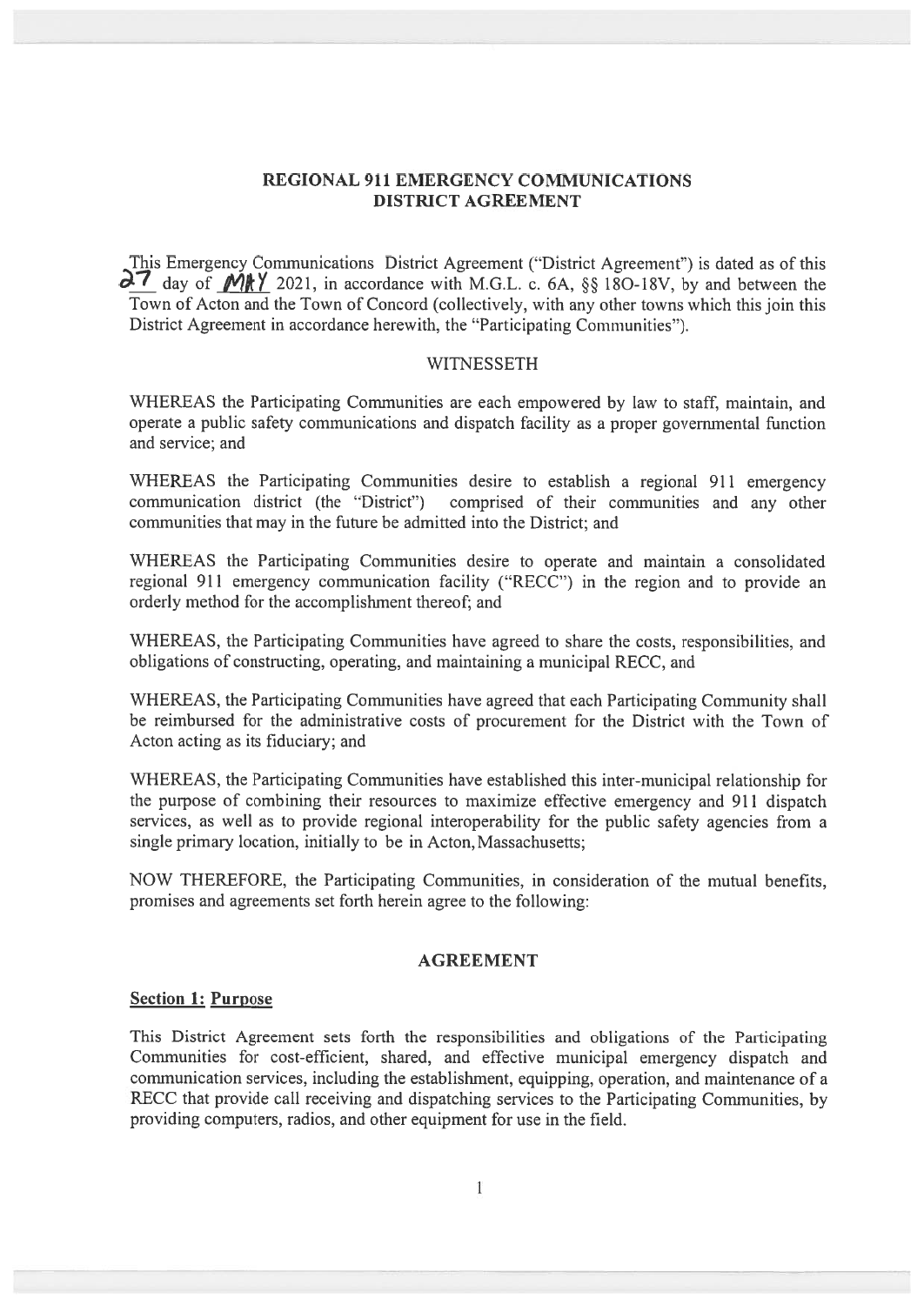## Section 2: Name

The Participating Communities shall operate under the name "Acton Concord Regional Communications Center (the "AC RECC').

# Section 3: Term

- 1. The effective date of the District Agreement (the "Effective Date") shall be the date when the Towns of Acton and Concord have both executed the District Agreement.
- 2. The initial term of this District Agreement shall begin on the Effective Date and end on June 30, 2027. Thereafter, this District Agreement shall automatically renew for additional terms of five (5) years each up to twenty-five (25) years, or until terminated by mutual agreemen<sup>t</sup> or as set forth below, provided, however, that all times this District Agreement shall be subject to appropriation by each Participating Community.
- 3. Failure to secure sufficient state gran<sup>t</sup> funding to suppor<sup>t</sup> start up and transition costs including renovation and equipping of the AC RECC shall not result in the dissolution of the District, but shall empower the Board, as defined below, to delay further implementation of the AC RECC until sufficient funding becomes available.
- 4. The Board shall perform <sup>a</sup> comprehensive review of the terms of the District Agreement, and the operations of the District and the AC RECC, at least one hundred and eighty (180) days prior to the end of the then current term of the District Agreement in order to consider any amendments to the District Agreement for the betterment of operations of the District and the Dispatch Center.

# Section 4: Governance

- 1. A Board of Directors (the "Board") is hereby established to oversee the construction, siting, administration, operation, and financing of the AC RECC.
- 2. The Board shall have all the powers duties, and liabilities of <sup>a</sup> RECC under Massachusetts law.
- 3. Members of the Board shall serve without compensation, but each member shall be entitled to reimbursement for their actual and necessary expenses incurred for their official duties.
- 4. The Town Manager of each of the Participating Towns, or their designee, shall serve as that Participating Town's representative on the Board.
- 5. Each Participating Community shall have one vote on the Board to act upon matters before the Board.
- 6. The Board may, in its discretion, appoint <sup>a</sup> Finance Advisory Subcommittee comprised of the Chief Financial Officer and Chief Administrative Officer in each Participating Community. The Finance Advisory Subcommittee shall submit an annual budget to the Board for its review and approval.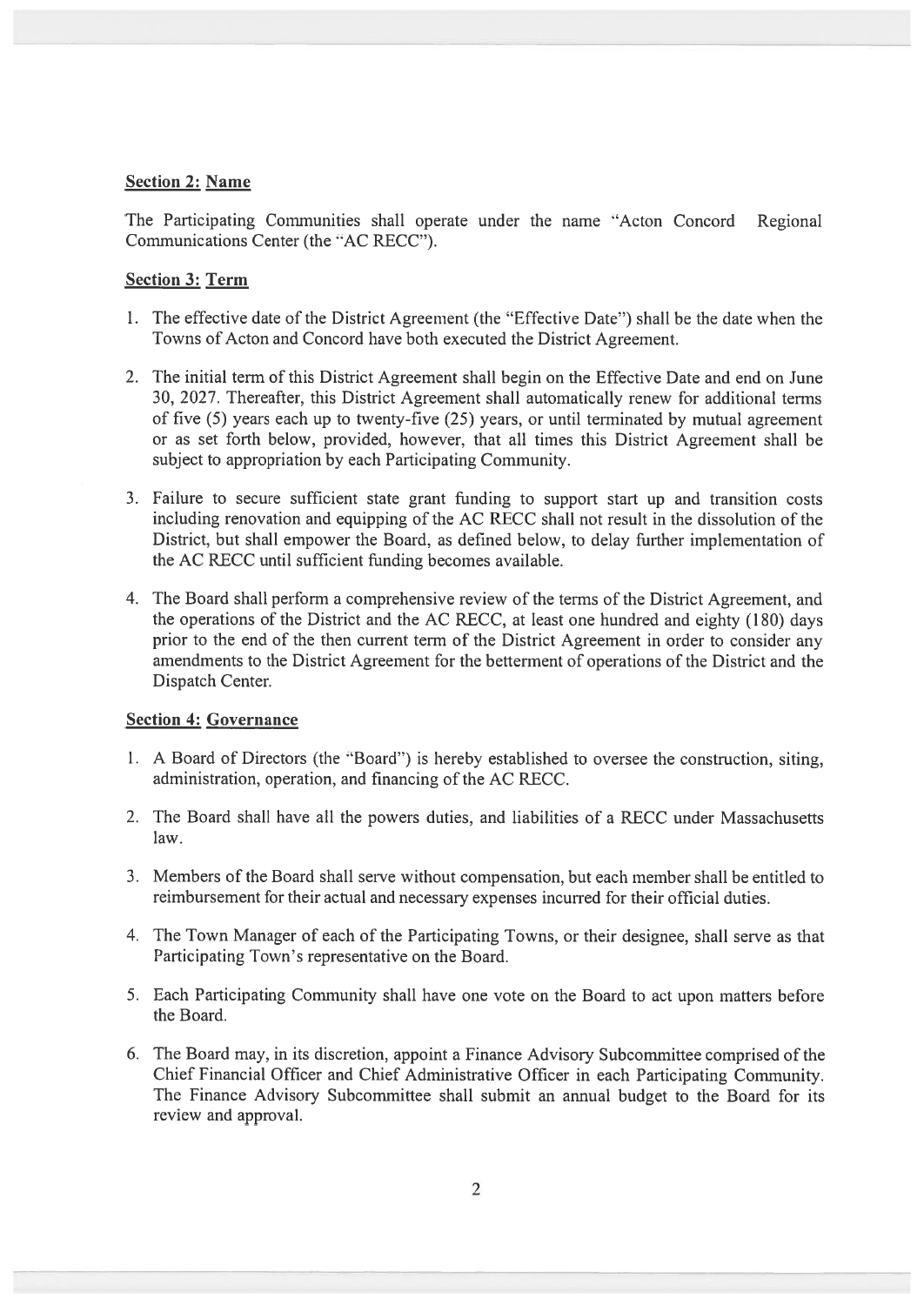- 7. The Board shall establish an Operations Committee to provide general oversight of the performance of the District, including operational protocols and procedures. The Police Chief, Fire Chief, and Emergency Management Director for each Participating Community shall serve as that Participating Community's respective representatives on the Operations Committee. The Police Chief and Fire Chief for each Participating Community may also appoint an alternate representative to serve in place of the primary Operations Committee representative in the event the primary Operations Committee representative cannot serve at one or more meetings of the Committee. An alternate representative shall have the authority to vote in the name and stead of the person who appointed him/her. Each Participating Community shall each have one vote on the Operations Committee to act upon matters before the Committee.
- 8. The Board shall have responsibility for all matters relating to the overall administration of the District, such as establishing the annual operating budget and capital budgets, as well as all human resource matters. Notwithstanding the above, the Board may, by <sup>a</sup> majority vote of its members, delegate to the District's Executive Director such administration and budgetary matters as it may deem appropriate as described in Section 5 of this District Agreement. The Board shall designate one (1) or more of its members to approve payrolls or bills for salary or expenses of Board members or employees, provided however that the members approving such payroll or bill shall make available to the Board at its next meeting the record of that action.
- 9. The Board and the Operations Committee shall each have <sup>a</sup> Chairperson and <sup>a</sup> Vice Chairperson selected by ballot among its membership. The office of Chair and Vice Chair of the Board and the Committee shall be rotated among the Participating Communities. The person serving as Vice Chair shall serve as the Chair in the following year.
- 10. The Operations Committee shall have responsibility for the effective and orderly operation of the District, including, without limitation, communications equipment and systems, maintenance, operations, protocols, policies and procedures, facilities, personnel, training, billing, and making budget recommendations to the Finance Advisory Subcommittee. The Operations Committee shall coordinate with each of the Participating Communities all local protocol and standard operating procedures required to implement regional dispatch services for each of the Participating Communities and shall ensure compliance with all applicable, local, state, and federal protocol, rules, regulations, directives, and laws.
- 11. The Operations Committee will provide an annual assessment to the Board of the equipment and operations of the AC RECC, its Executive Director and its staff, as they affect public safety in the Participating Communities.
- 12. The Operations Committee will provide to the Board its assessment of the public safety impact of any proposed or pending changes in the make-up of the Participating Communities in the District, including adding communities, or the possible termination or withdrawal of existing members. Such assessment shall include recommendations for mitigating the impact of such changes.
- 13. Members of the Operations Committees are encouraged to regularly attend meetings of the Board to provide observations, advice and guidance.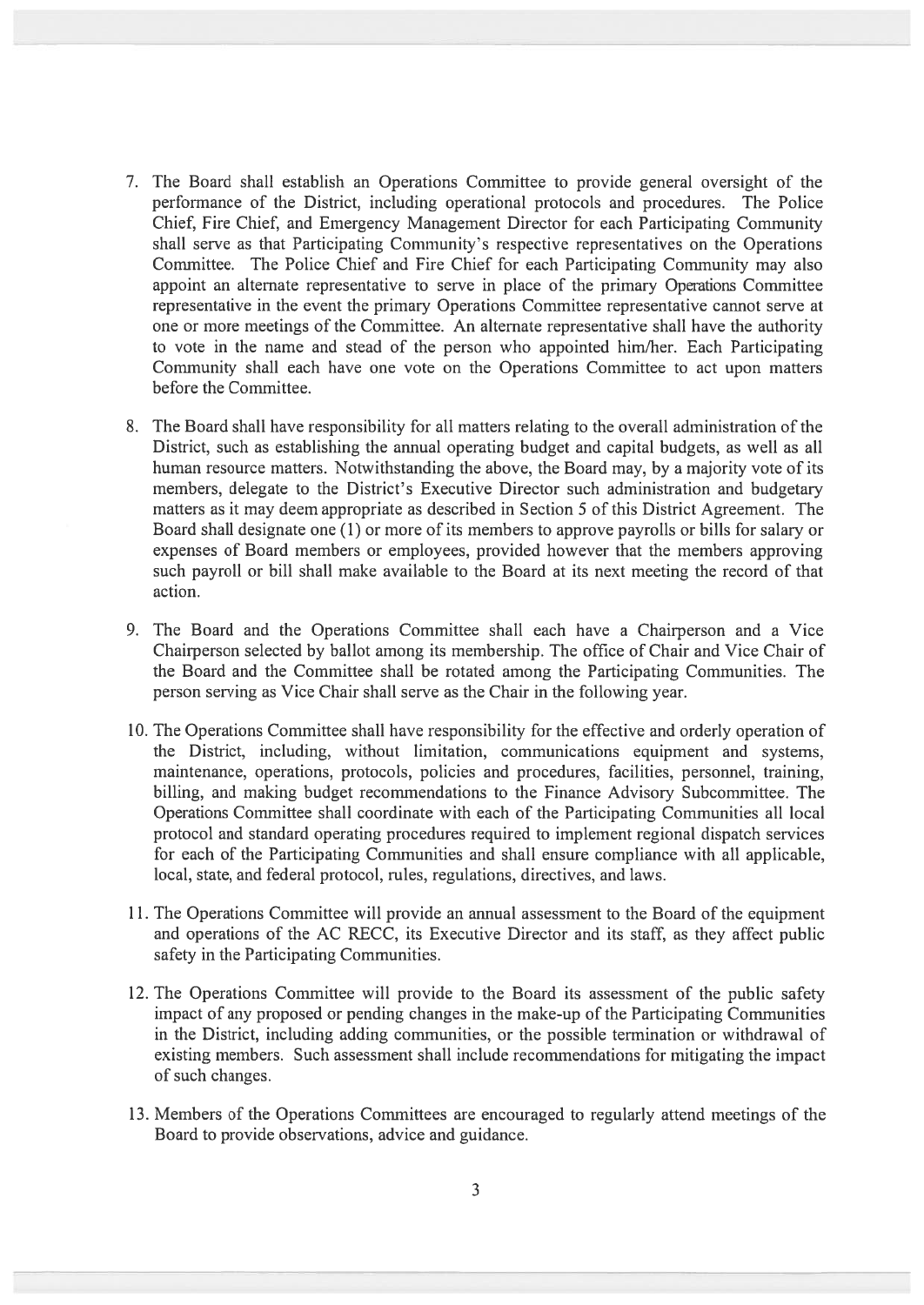- 14. All actions by either the Board, the finance Advisory Subcommittee, and the Operations Committee shall require the presence of <sup>a</sup> quorum and an affirmative vote of <sup>a</sup> simple majority of members presen<sup>t</sup> (except as is otherwise set forth herein). <sup>A</sup> quorum shall be by super majority of the voting members.
- 15. All meetings of the Board and the Operations Committee shall be subject to all applicable provisions of the Massachusetts Open Meeting Law (M.G.L. c. 30A §§ 18-25) and Public Records Laws (M.G.L. c. 66). A copy of the approved minutes of Board and Operations Committee meetings shall be provided within ten (10) business days after approval to each Board or Committee member and the Town Clerk of each Participating Community.
- 16. The Board and the Operations Committee shall each conduct regular meetings, holding at least two regular meetings each fiscal year. The first meeting of each fiscal year shall be the Annual Meeting. The Board and Operations Committee shall provide for additional meetings as may be deemed necessary on <sup>a</sup> mutually agreed upon date and time.
- 17. The Board and the Operations Committee may each adopt rules for conducting their respective meetings and other business, as they deem necessary and appropriate. In the absence of rules to the contrary, common law principles for the operation of meetings shall govern. The failure, however, to comply with such rules shall not affect the validity of any action. The Board and Operations Committee may suspend their rules at their discretion.

# Section 5: Executive Director; Other Officers

- 1. The Board shall appoint an Executive Director who shall repor<sup>t</sup> to the Board. The Executive Director shall be an employee of the District and shall be provided the salary and benefits established by the Board. The Executive Director shall be responsible for the day-to-day operation and maintenance of the District, subject to the specific authority retained herein by the Board. The specific job qualifications, duties and responsibilities of the Executive Director shall be reconmended by the Operations Committee and approved by the Board.
- 2. from the Effective Date until the opening of the AC RECC, the Executive Director shall be available to the Participating Communities to advise on all matters regarding the proposed operations, staffing, personnel, equipment and technology of the AC RECC. It shall be the Executive Director's responsibility, with the assistance of the Operations Committee if needed, to prepare <sup>a</sup> written transition plan ("Transition Plan") that describes and outlines the steps to be taken and procedures followed in each of the Participating Communities and by the District in order to successfully and safely transition from Town-based dispatching to full AC RECC operations. Said plan shall also outline specific deadlines that the Participating Communities must meet and dates by which those Communities must adhere to in order to ensure <sup>a</sup> smooth transition. It is the Executive Director's responsibility to initiate the impLementation of the Transition Plan and to clearly communicate any such date or specific obligation of any Participating Community to that Participating Community.
- 3. The Board shall appoint <sup>a</sup> Secretary and Treasurer (who may be the same person), who may be <sup>a</sup> treasurer or other qualified financial official of one of the Participating Communities in the District. The Treasurer, subject to the direction and approval of the Board, shall be authorized to receive, invest, and disburse all funds of the District without further appropriation. The Treasurer shall give bond for the faithful performance of his/her duties in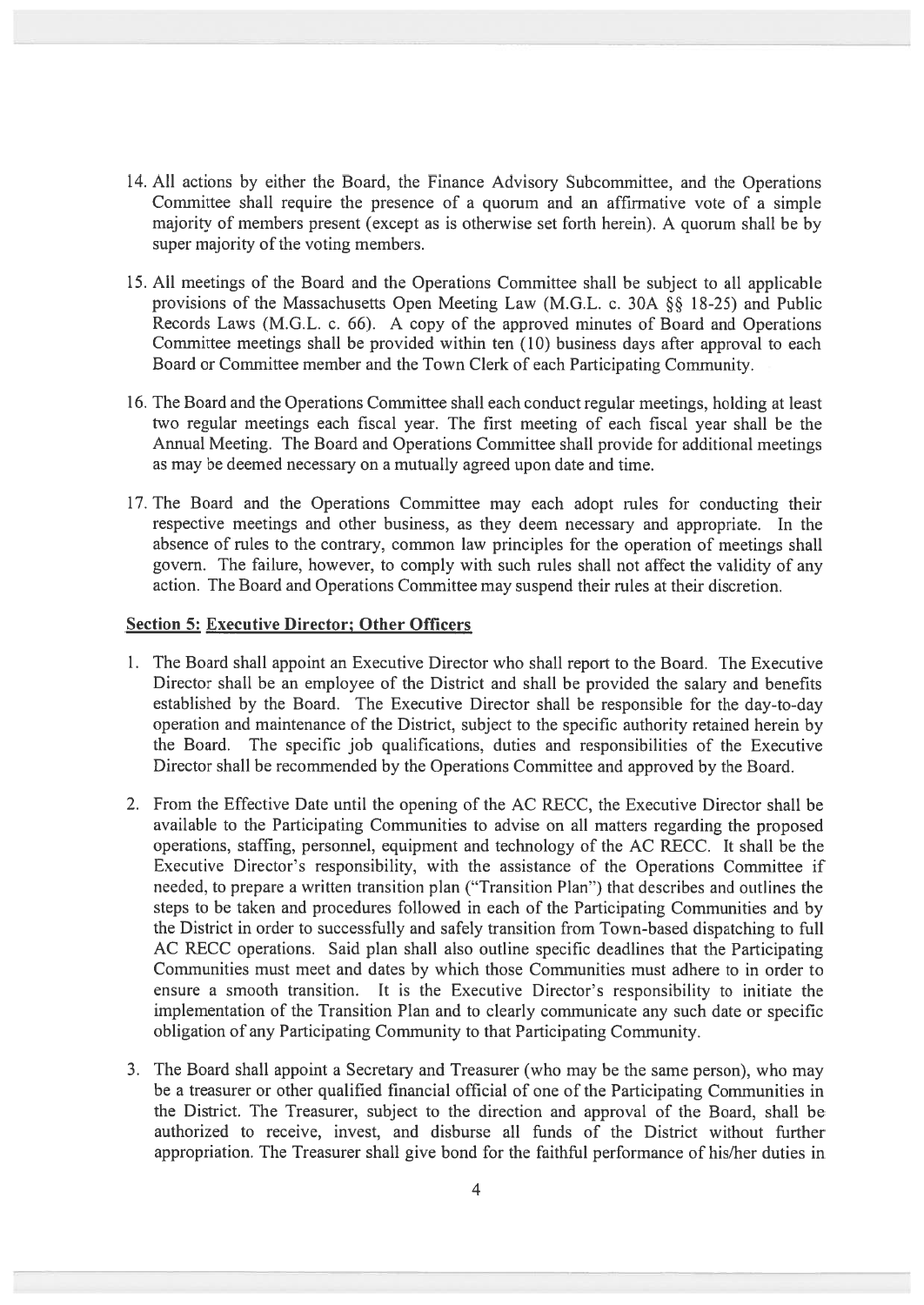<sup>a</sup> form and amount as fixed by the Board. The Treasurer shall be entitled to charge the District reasonable fees and collect its reasonable expenses for its services, as approved by the Board. The Treasurer shall be subject to M.G.L. c. 41,  $\S$ § 35, 52 and 109A

- 4. The Executive Director, Treasurer and all other District personnel shall be employees of the District. The District shall employ supervisory and operations staff, as approved in each annual budget. Salaries and benefits of all such personnel shall be approved by the Board.
- 5. Eligible employees of the District shall be entitled to participate in the Commonwealth of Massachusetts' retirement system established under M.G.L. c. 32.

#### Section 6: Addition of Participating Communities

- 1. Any municipality or other governmental agency that is not <sup>a</sup> party to this District Agreement as of the Effective Date may seek membership in the District upon submission of <sup>a</sup> written statement from the Chair of the enabling authority of the municipality directed to the Chair of the Board, expressing such interest. At that point, representatives of the interested entity may attend meetings of the Board, the Operations Committee, the Finance Advisory Subcommittee, and any other Committees established in the District, as interested parties with rights to participate in the discussion, but not to vote.
- 2. Upon submission to the Chair of the Board of written documentation indicating that the Enabling Authority of the municipality (or equivalent authority) have, by affirmative vote requested membership in the District, the Operations Committee and the finance Advisory Subcommittee shall each place on its meeting agenda the question of whether to proceed with the planning to prepare to admit the requesting municipality to the District. After receiving the recommendations of the Executive Director, the Operations Committee and the finance Advisory Subcommittee, the Board shall determine, by majority vote of all members, whether to determine the feasibility of the requesting municipality joining the District.
- 3. The requesting municipality shall fund the cost of any studies or consultants fees associated with determining the feasibility, and work in good faith and with all due diligence with the Executive Director, the Operations Committee, the finance Advisory Subcommittee and the Board to determine all actions and costs associated with becoming <sup>a</sup> member of the District and integrating the requesting municipality's call answering and dispatch and related functions into the services provided by the Dispatch District.
- 4. After completing <sup>a</sup> review of the feasibility of joining <sup>a</sup> requesting municipality into the District, and upon certification by the Executive Director, after consultation with the Operations Committee, that the AC RECC is ready to begin servicing the requesting municipality, the Board shall take <sup>a</sup> vote on admitting the new member in to the District, and the terms of admission, with <sup>a</sup> two-thirds vote of all members required for admission.
- 5. Without in any way limiting the foregoing, admittance of <sup>a</sup> municipality to the District as <sup>a</sup> full member and Participating Community shall require:
	- a. The affirmation of the Executive Director and Operations Committee that all matters within their purview, including but not limited to matters relating to communications equipment and systems, maintenance, operations, protocols and policies and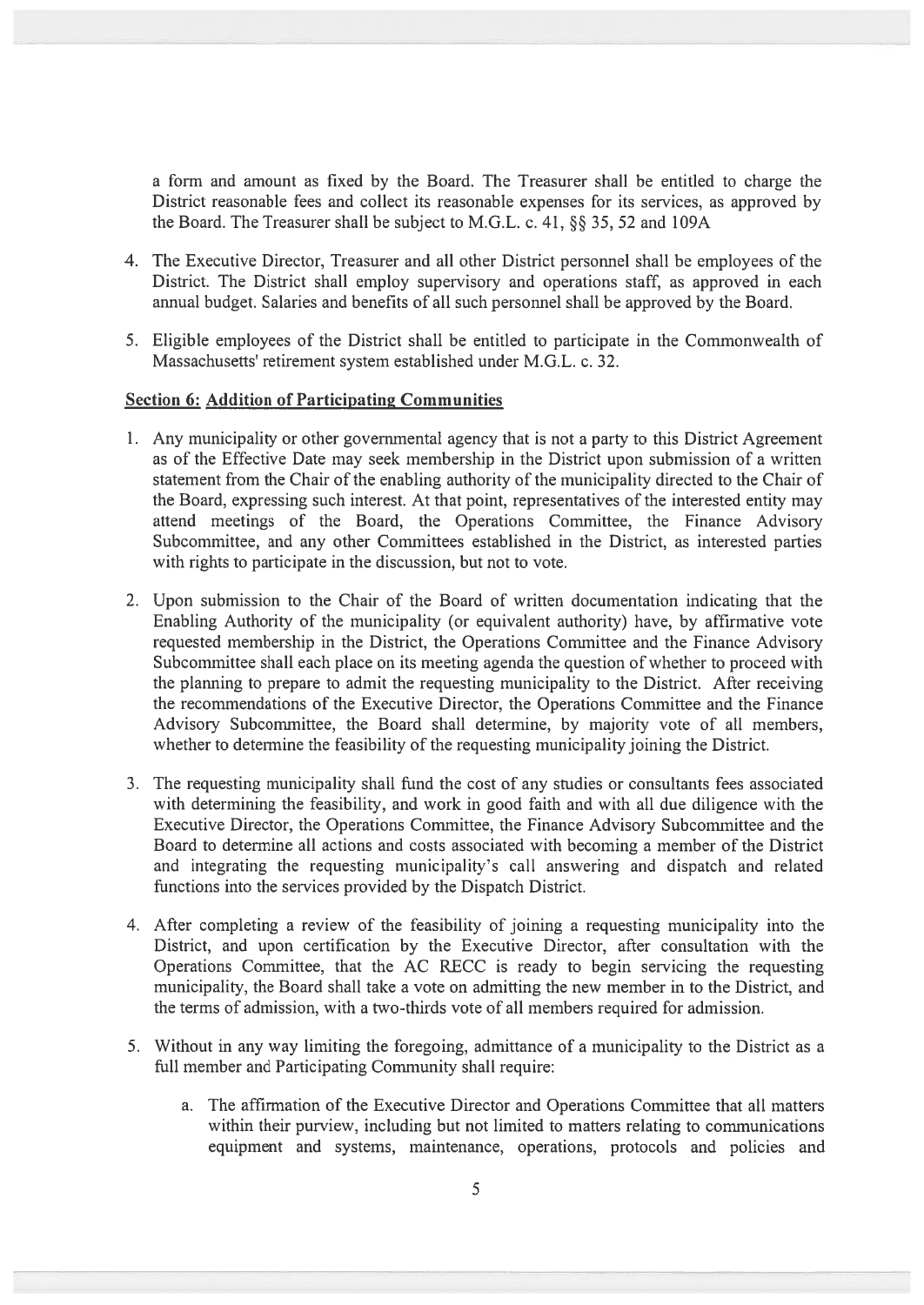procedures, facilities, personnel, training and supervision have been satisfactorily addressed; and

- b. The affirmation of the finance Advisory' Subcommittee that the municipality has paid to the District the full amount of its assessment due at that time for the then current fiscal year, plus any and all other costs or expenses relating to membership in the District attributable to the municipality and that all other matters within their purview have been satisfactorily addressed; and
- c. The affirmation and affirmative majority vote of the Board that all matters within its purview have been satisfactorily addressed.
- 6. Subject to these requirements, upon the affirmative vote of the Board and upon execution of the necessary amendment to the District Agreement signed by all Participating Communities, the municipality shall become a full member and Participating Community in the District with full voting rights on the Board, the Operations Committee, the Finance Advisory Subcommittee and any other Committees as applicable and established by the Board, and shall thereupon assume all the rights, responsibilities, costs, liabilities of each of the other Participating Communities and shall at all times be subject to the terms and conditions of this District Agreement.

#### Section 7: The AC RECC

- 1. The AC RECC shall be located at the Public Safety Facility, 371 Main Street, Acton, Massachusetts subject to the terms of <sup>a</sup> lease agreement.
- 2. The AC RECC shall include suitable and necessary components for <sup>a</sup> modern dispatch center. All equipment, systems, fixtures, goods and other personal property and materials within the center as it may deem necessary and appropriate shall be procured in its own name by the District. Said equipment and materials will be supported and maintained through the annual operational budget. The District shall, in its own name, by purchase, written lease or written license, procure the facility in which the AC RECC will operate, as well as an area whereby a tower or other structure for the installation of antennae shall be constructed and/or rehabilitated. The Board shall not accep<sup>t</sup> any equipment or property offered to the District by any Participating Community as <sup>a</sup> loan.
- 3. Upon termination or dissolution of the District, all equipment fixtures, goods, or other personal property installed or otherwise used at the AC RECC (other than that which has been constructed or installed and is permanently affixed to the facility premises, or affixed in <sup>a</sup> manner so that it cannot be removed without defacing or damaging the premises) and which has been procured by or on behalf of the District with funds provided by the Participating Communities shall remain the property of the District. Any such personal property which has been purchased with funds provided by <sup>a</sup> gran<sup>t</sup> shall, upon proper request, become the property of the granting authority which provided such funds. Upon the dissolution of the District, diligent efforts shall be made to sell the property of the District (excluding property purchased with gran<sup>t</sup> funds) and the proceeds therefrom shall be equitably distributed to the then Participating Communities.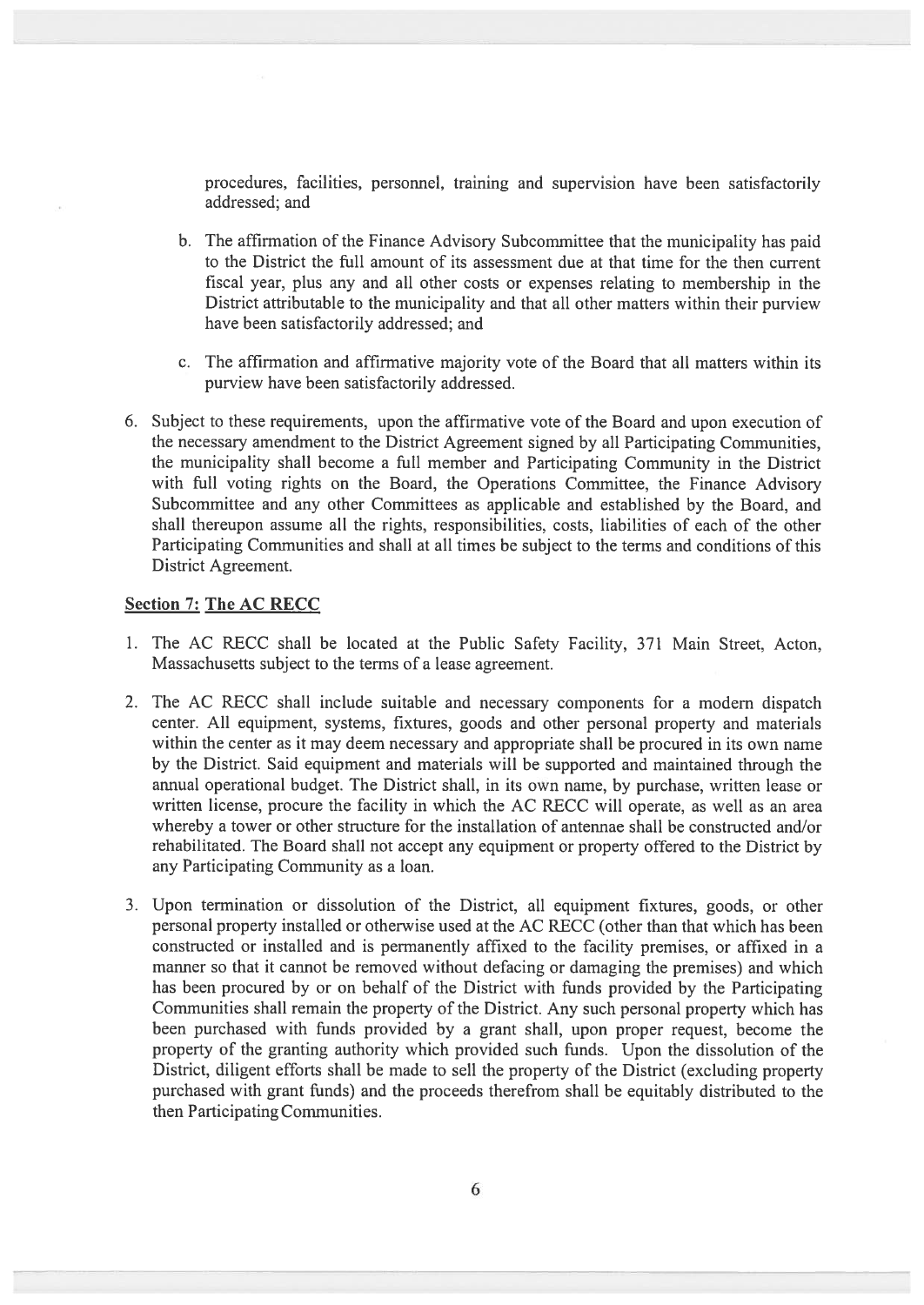- 4. Notwithstanding the above, the Participating Communities acknowledge, agree and consent to the Town of Acton, acting as (1) the procuremen<sup>t</sup> agen<sup>t</sup> of the District, and (2) the applicant and grantee or agen<sup>t</sup> for all gran<sup>t</sup> programs that may be available to the District, provided however, that any funds, equipment, property, or services procure<sup>d</sup> or received by the Town of Acton as the result of <sup>a</sup> gran<sup>t</sup> award or otherwise shall be for the benefit of the District, and to the extent practicable, ownership of any funds, equipment, property, or services procured or received shall be assigned or otherwise transferred to the District.
- 5. The Operations Committee shall be responsible for recommending to the Board what communications equipment is necessary to operate and maintain the dispatch system. In canying out its responsibilities, the Operations Committee shall be subject to the following standards:
	- • The AC RECC shall provide consolidated regional public safety communications and dispatch services facility to the Participating Communities.
	- All AC RECC technical components shall be compatible with each other.
	- The choice of technical components and the operation and maintenance of the system shall be based upon cost efficiency, including budget constraints and effectiveness and upon <sup>a</sup> desire to establish appropriate response to the emergency dispatch and communications needs of the citizens of the district.
	- •The Participating Communities acknowledge that system quality is subject to cost efficiency and budget constraints and that various sections of this agreemen<sup>t</sup> impose requirements related to budget approva<sup>l</sup> by the Board, as well as appropriation by each Participating Municipality.
	- • Each of the Participating Communities shall provide and maintain all necessary telephone circuits, radio circuits/frequencies, two-way radios, antennae and any related and/or necessary equipment required for the operation of the dispatch facility and their respective emergency networks. All such telecommunications costs, maintenance costs, and expenses for equipment located within its community shall be the responsibility of each respective community.

## Section 8: Financial Matters

- 1. The fiscal year for the District shall be July 1st to June 30th of each year, excep<sup>t</sup> if the Effective Date of this District Agreement is other than July 1St , in which case, the first fiscal year shall commence on the Effective Date and ending the following June 30th.
- 2. In order to finance the operation and administration of the District, there shall be established and maintained <sup>a</sup> segregated revolving fund account (the "AC RECC Revolving Fund") and such other accounts, as may be appropriate. The District shall have its own taxpayer identification number. All payments received by the District and all expenses paid by the District shall be deposited into or paid from the Revolving Fund. The Treasurer shall maintain accurate and comprehensive records, based on generally accepted accounting principles consistently applied, of all funds deposited into and paid from the Revolving Fund and other accounts as well as records of all services procured, costs incurred, liabilities, reimbursements.
- 3. Not less frequently than annually, the Executive Director shall reconcile cumulative payments made by the Participating Communities into the Revolving Fund against cumulative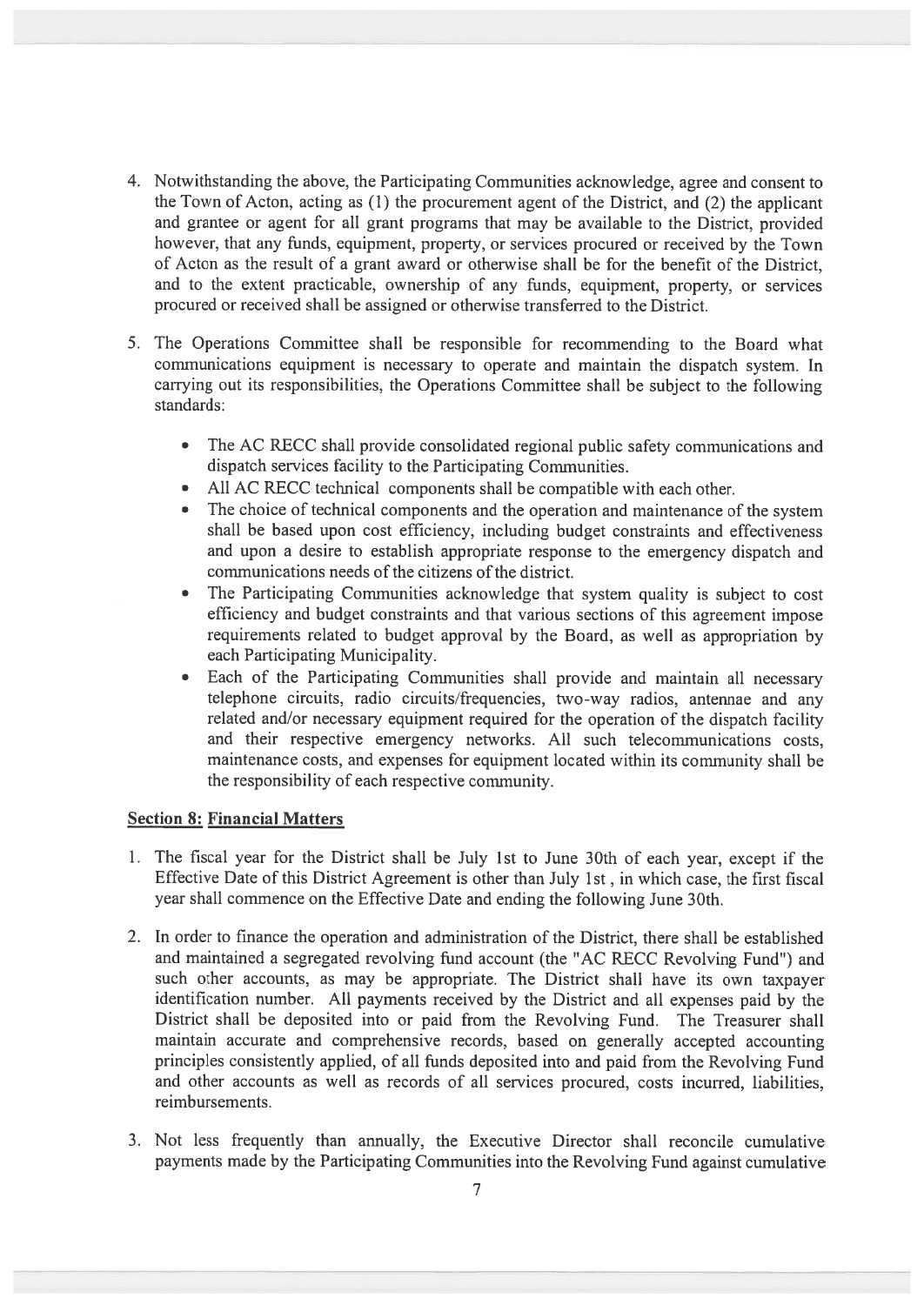amounts owed. Participating Communities shall be credited for over payments or billed for shortfalls, as appropriate. Positive balances will be carried over to the following fiscal year.

- 4. For the initial term of this District Agreement, the Treasurer shall ensure that the accounting system for the District includes the following:
	- a. General ledger;
	- b. Accounts payable-invoice processing and payments as directed by the Executive Director; Accounts receivable-invoice and cash receipt processing as directed by the Executive Director;
	- c. Payroll processing and associated human resources services; Bank account maintenance and reconciliations;
	- d. Billing the District for administrative suppor<sup>t</sup> provided by the designated Treasurer's Participating Community; Financial statement preparation, as required;
	- e. Audit preparation, as required;
	- f. Preparation of year-end 1099s and W-2s; and
	- g. Grant managemen<sup>t</sup> and administration functions, as required and appropriate.
- 5. for all subsequent terms of this District Agreement, the Treasurer shall provide the Board with <sup>a</sup> list of the services the Treasurer's office will provide to the District and the rates charged. Such services and rates shall be approved in advance by the Board.
- 6. With the assistance of the Executive Director, the Operations Committee shall develop and recommend to the Finance Advisory Subcommittee an annual budget by mid-December of each year. The Finance Advisory Subcommittee shall recommend an annual budget to the Board. The Board shall set <sup>a</sup> schedule for annual budget preparation that permits time for due deliberation prior to the statutorily required February 1 notice to the Participating Communities of their share of costs for the following fiscal year. The Board shall approve all annual operating and capital budgets prior to their submission for final approval by the Finance Advisory Subcommittee. The requested annual operating and capital budgets for the Dispatch District shall be submitted to the Finance Advisory Subcommittee in <sup>a</sup> timely way to permit review and analysis.
- 7. The annual budget shalt set forth all anticipated expenses and revenues for the foltowing fiscal year and contingency funds for unanticipated operating and capital expenses. The annual budget shalt include: (1) the operating budget and (2) the capital budget. The budget shall include any planned or future capital expenses and the salaries and benefits for all persons employed by the District, which shall be subject to the budget approval process set forth herein.
- 8. Upon approval of the budget by the Board, the Board shall apportion the amount so determined among the member municipalities under the terms of this District Agreement. The amounts apportioned for each member municipality shall be certified by the Executive Director to the chief executive officers, board of assessors and treasurers of the participating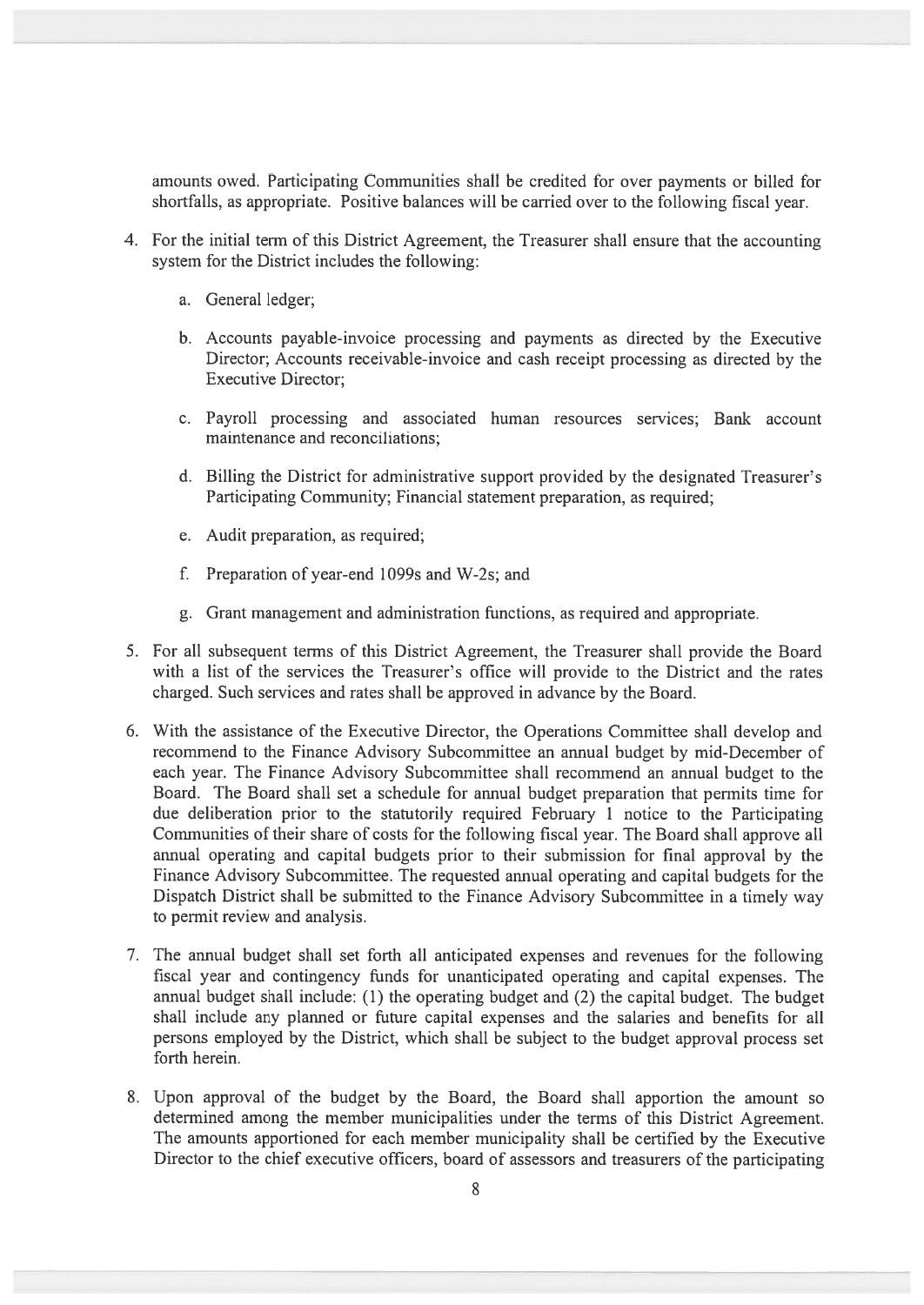municipalities not later than February 1, annually, and the amounts so certified shall be appropriated and paid to the District at the times specified in the District Agreement.

- 9. The useful life of equipment and other assets shall be considered when formulating the annual budget. Any unspen<sup>t</sup> portion of <sup>a</sup> reserve budget shall be carried forward to the next fiscal year in addition to the reserve allocation for each such fiscal year.
- 10. The total budget, upon which the assessment against each of the Participating Communities is based, may be reduced by revenue from entities not <sup>a</sup> party hereto, by unexpected or unencumbered funds available at the end of each fiscal year prior to the year for which the budget is applicable, or by other revenues available to the District.
- 11. If emergency expenditures are required to maintain system integrity in excess of the amount budgeted, the District is authorized to incur the same amount, first from the reserve fund and second from any other available funds. Any debt incurred by the District shall not be subject to the limit of indebtedness prescribed in G.L. c. 44, § 10.
- 12. The District may incur debt for <sup>a</sup> term not exceeding 25 years to acquire land, buildings, and equipment to construct or site and maintain <sup>a</sup> RECC, provided, however, that written notice of the amount of debt and of the general purposes for which it would be authorized shall first be given by the district board to the Finance Advisory Subcommittee for approval, which shall require <sup>a</sup> majority vote. The Finance Advisory Subcommittee shall vote on the proposed debt within 14 days of receiving notice. If the Finance Advisory Subcommittee approves the debt, the debt may be authorized by the district board and written notice of the amount of debt and its general purposes shall be given to the Select Boards of each Participating Community not later than 7 days after the date on which the debt was authorized by the district board. No debt shall be incurred until the expiration of 60 days from the date the debt was authorized by the district board. If, prior to the expiration period, the Select Boards of any member municipality votes to disapprove of the amount authorized by the district board, the debt shall not be incurred.
- 13. All financial obligations of the Participating Communities shall be subject to annual municipal appropriation, including, but not limited to the Participating Communities' indemnification obligations under this District Agreement.
- 14. Notwithstanding the above, if <sup>a</sup> Participating Community does not pay the District its allocated share of the expenses of the District in any year, such community's membership in the District shall be subject to termination, which may be made in accordance with the provisions of this District Agreement.
- 15. The allocation of costs of the annual operating, capital, operating reserve and capital reserve budgets for the Dispatch District shall be based upon fifty per cent (50%) of the Participating Community's population, as <sup>a</sup> percentage of the total population of the all the Participating Communities in the District and fifty percen<sup>t</sup> (50%) based upon the Community's total 911 annual call volume, as <sup>a</sup> percentage of total 911 call volume for the entire District; excep<sup>t</sup> that, should, using this formula, any Participating Community's share equal less than the greater of ten percen<sup>t</sup> (10%) of total operating and operating reserve costs for the District, or one hundred thousand dollars (\$100,000), then, such community shall be assessed and pay the greater of ten percen<sup>t</sup> (10%) of total operating and operating reserve costs, or one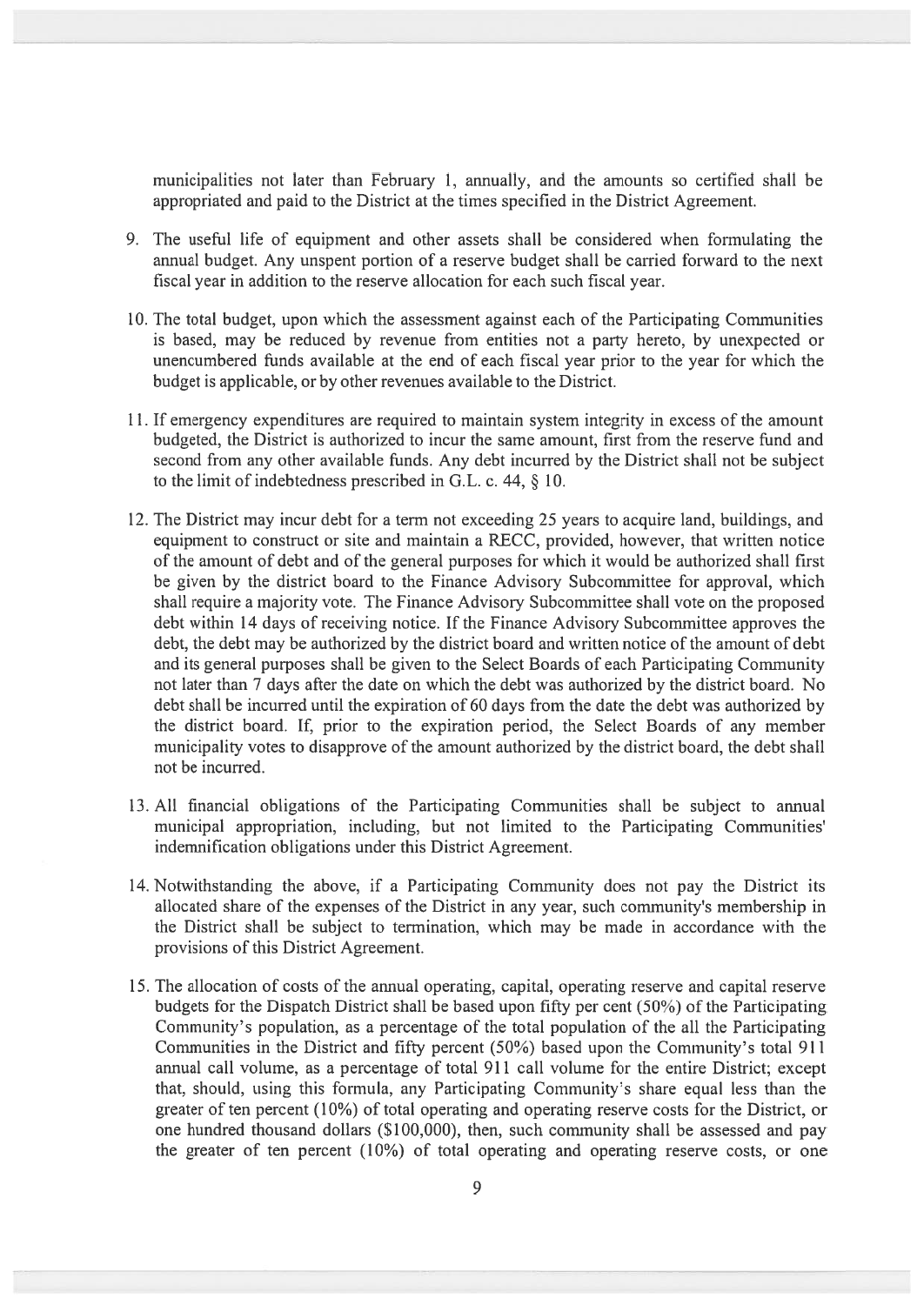hundred thousand dollars (\$100,000). In such <sup>a</sup> case the remaining costs shall be assessed to the remaining Participating Communities based upon the allocation in the preceding sentence.

- 16. Adjustments to the numeric values used in the formula described in Section 8.11 shall be made beginning in the first fiscal year after new data is released by the U.S. Census Bureau (population) and/or the Commonwealth's 911 Department (call volume), provided the data is released at least six months prior to the beginning of the next fiscal year.
- 17. Any 911 calls received by the District in such <sup>a</sup> manner that they cannot be attributed to one of the Participating Communities shall not be counted as par<sup>t</sup> to the overall total in determining the proportionate share of total calls attributable to each Community.
- 18. The amounts apportioned shall be certified by the District Treasurer to the Chief Executive Officers, Board of Assessors and Treasurers in each municipality no later than February 1St each year. One fourth (1/4) of the payments of assessments are automatically due and payable each year without further notice on <sup>a</sup> quarterly basis by July 1, October 1, January 1 and April 1 of each year:
- 19. Each Participating Community agrees to provide in its own annual budget an appropriation to be available in an amount adequate for that party's assessment for the same fiscal year. If any participating community fails to include any apportioned amount so certified in its appropriations for the fiscal year, the Board of Assessors shall raise the amount in the tax levy of that year under M.G.L. c  $59.$   $\sqrt{23}$ .
- 20. The initial, estimated annual budget for the startup of the District and the first full year of operation of the AC RECC is included as Attachment A.
- 21. Financial statements shall be issued to all Participating Communities quarterly and annually. These statements shall also be provided to the Finance Advisory Subcommittee.
- 22. There shall be an audit of the books and records of the District performed by an independent third-party certified public accountant following the end of each fiscal year. Copies of the audit shall be provided to the Chairpersons of the Select Boards, the Finance Advisory Subcommittee, the State Auditor, the State 911 Department and the Division of Local Services of the Executive Office for Administration and Finance. (A&F). In addition, the Board shall have the right, upon sixty (60) days advance written notice, to audit or otherwise examine the books and records of the District to verify the accuracy of the financial statements. The costs of performing any audit shall be an expense of the District. The Board shall be entitled to reques<sup>t</sup> and receive copies of the information described above upon reasonable notice.
- 23. All goods and services procured by the District shall be procured pursuan<sup>t</sup> to applicable procuremen<sup>t</sup> laws, rules, or regulations.

### Section 9: Termination or Withdrawal

1. A Participating Community may elect to withdraw and terminate its membership in the District by providing written notice to the Chair of the Board not less than three years prior to such withdrawal unless there is <sup>a</sup> unanimous vote by the Board. Termination of membership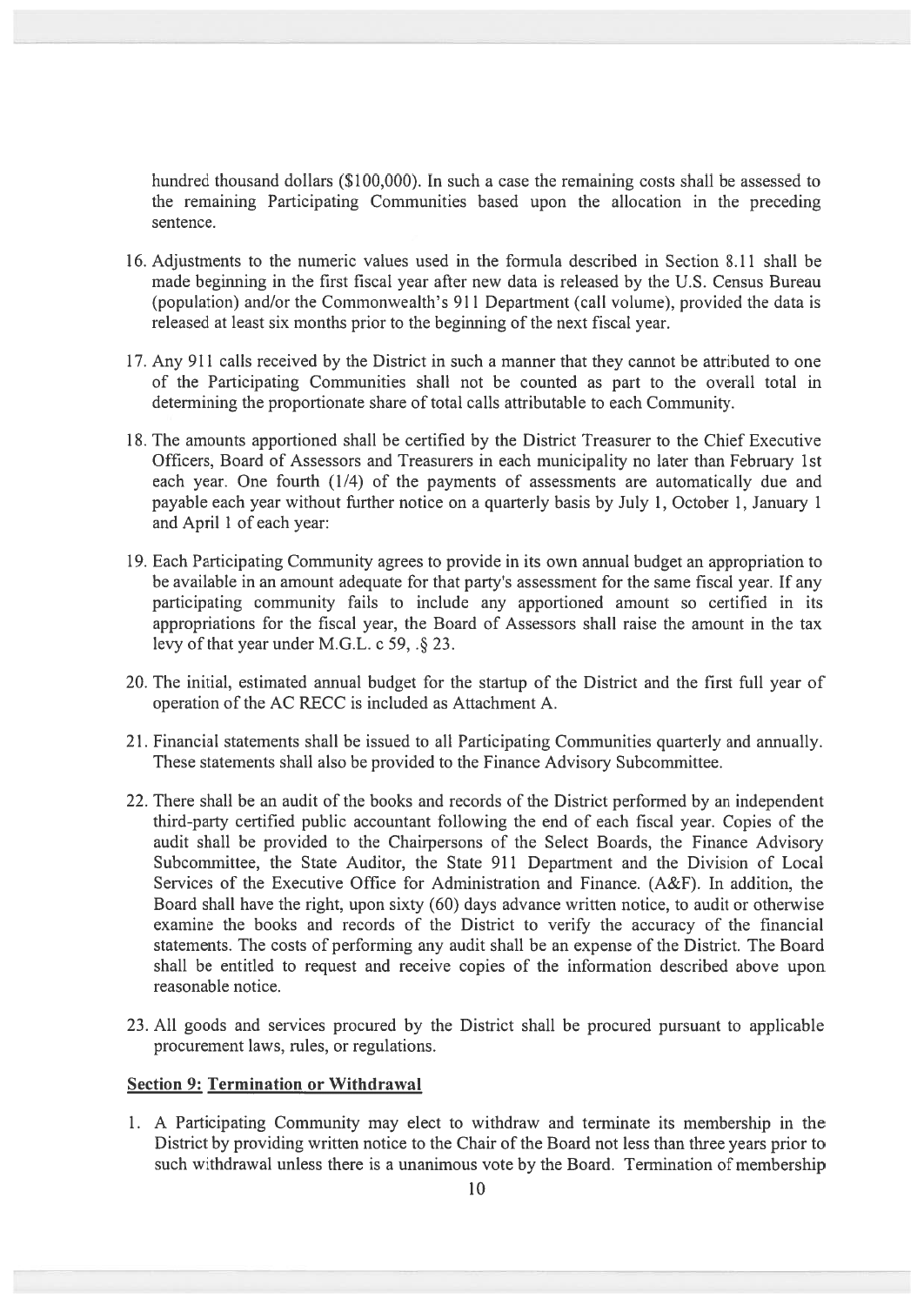shall be effective thirty days following the paymen<sup>t</sup> of all obligations incurred and no less than two years from the receipt of notice of termination. No Participating Community shall be entitled to retain or be reimbursed for any costs or liabilities incurred prior to the effective date of termination of membership, including without limitation, any fees, costs, or expenses attributable to this District Agreement.

- 2. Following receipt of notice of termination, the remaining Participating Communities shall address the impacts caused by termination by either encouraging other parties to join the District or by reducing expenses of the District, but until any mitigation occurs, the terminated party shall remain liable for its assessment in full until the end of the current fiscal year. The type of activities to be taken in mitigation shall be determined at the sole discretion of the remaining Participating Communities. All parties to this District Agreement agree that the dispatch system is configured, and expenditures are committed based upon the understanding that all parties will remain members of the District at least until the end of the current term and that the payments to be made hereunder represen<sup>t</sup> reasonable liquidated damages and not <sup>a</sup> penalty. If the District shall be comprised of less than two communities, the District shall be dissolved pursuan<sup>t</sup> to the applicable law.
- 3. If any party to this District Agreement defaults on paymen<sup>t</sup> of any assessment or otherwise breaches this agreement, such party shall be notified in writing stating therein the nature of the alleged default or breach and directing such party to cure such default or breach within ten (10) days. If such party in default or breach fails to cure said default or breach within sixty (60) days, that party shall be subject to termination as <sup>a</sup> party to this District Agreement upon the vote of <sup>a</sup> super-majority of the Board representing those communities not in default. The party in default or breach shall not be entitled to vote on its own termination or be counted in determining <sup>a</sup> majority in interest. The terminated party shall remain liable for any defaulted paymen<sup>t</sup> and late charges accruing through the end of the current fiscal year.

#### Section 10: Indemnification and Bonds

- 1. Each of the Participating Communities shall indemnify, defend and hold harmless the other and their successors and assigns, and all of their officers, directors, lenders, agents, contractors, volunteers, and employees (collectively the "Indenmitees") from and against any and all claims, suits, actions, judgments, demands, losses, costs, attorney's fees, expenses, damages and liability to the extent caused by, resulting from, or arising out of the intentional acts, negligent acts, errors, omissions, or allegations thereof, of their employees, agents, volunteers, or representatives in the performance of the terms of this District Agreement, to the extent allowed by law.
- 2. By entering into this District Agreement, none of the parties has waived any governmental immunity or limitation of damages which may be extended to them by operation of law. This agreemen<sup>t</sup> is by and between the parties which have executed it and each state that it is intended for their mutual benefit alone and is not intended to confer any express or implied benefits on any other person or entity.
- 3. This District Agreement is not intended to confer third party beneficiary status on any person. It is expressly understood that the services provided hereunder are deemed for public and governmental purposes and all privileges and immunities from liability enjoyed by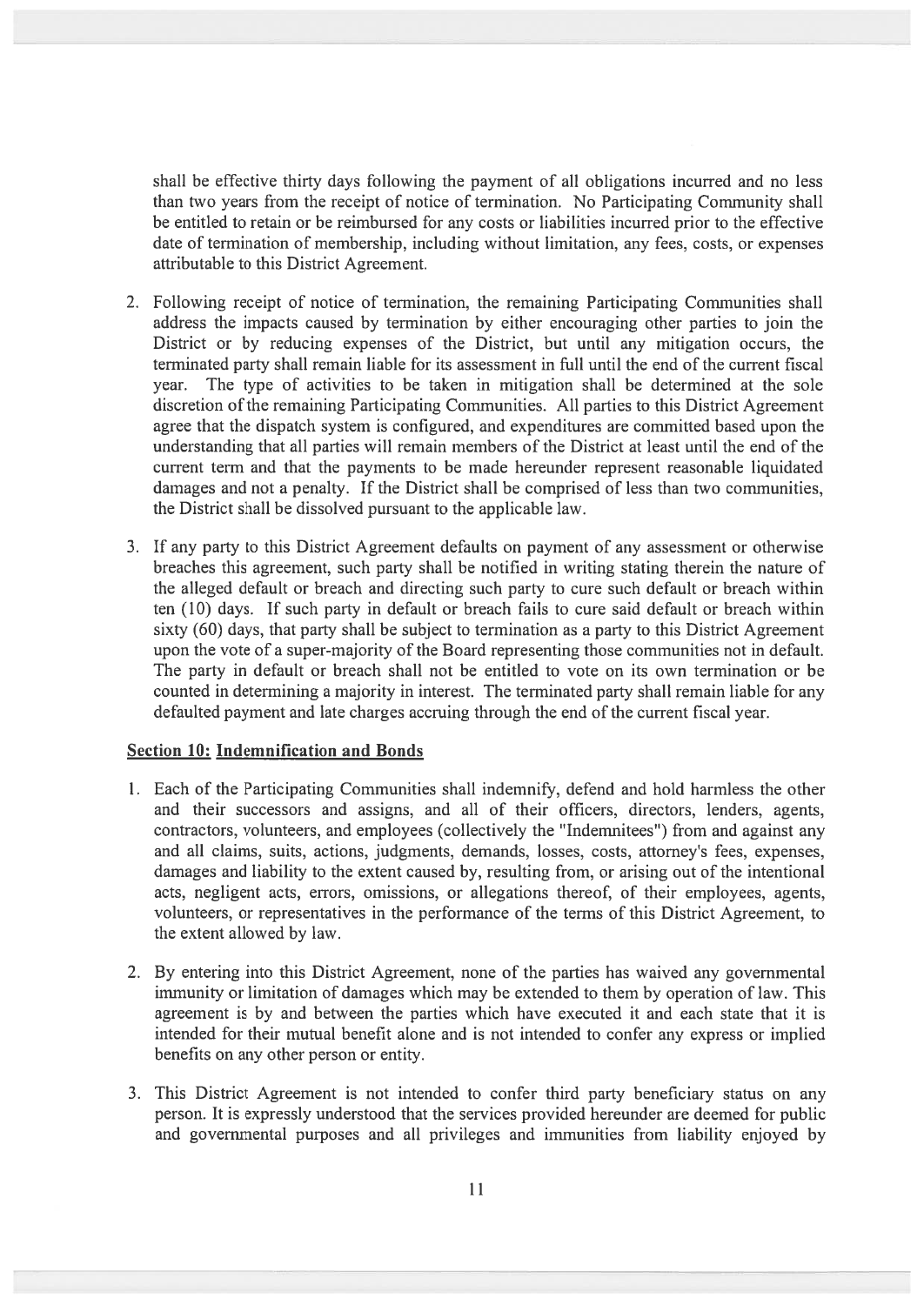municipalities shall extend to their participation hereunder and to the activities so undertaken to the fullest extent provided by law.

4. In accordance with the provisions of M.G.L. c. 40, Section 4A, the District shall provide <sup>a</sup> nominal bond in the amount of one dollar (\$1.00) for the performance of its duties and obligations under this District Agreement.

#### Section 11: Miscellaneous Provisions

- 1. Should any part, term, portion or provision of this District Agreement or the application thereof to any person or circumstances conflict with any local, state, or federal law or otherwise be rendered unenforceable or ineffectual, the validity of the remaining parts terms portions or provisions or the application thereof to other persons or circumstances shall be deemed severable and shall not be affected thereby.
- 2. The parties intend for this District Agreement to be modified to comply with any applicable local, state, or federal law, should it be determined not to be complying and to remain binding between them as so modified. But without limiting the generality of the foregoing, the parties intend for this District Agreement to remain binding against each of them notwithstanding any legal requirement that would alter the term hereof or change the way in which any party is required to pay its share of assessments. The parties will remain bound hereunder subject to such modified terms.
- 3. This District Agreement shall not be affected by any change in leadership of any party hereto, unless terminated or modified pursuan<sup>t</sup> to the terms of this District Agreement. Withdrawal or termination of <sup>a</sup> party to this District Agreement shall not have the effect of terminating this agreemen<sup>t</sup> as to the remaining parties.
- 4. This District Agreement shall not affect any pre-existing, independent relationship(s), or obligations between the parties on any other subject or between the parties and any other third party or parties, including without limitation, 'mutual aid" agreements.
- 5. None of the parties hereto shall be responsible for delays or failures in performance from acts beyond the reasonable control of such party including riot or institutional disturbance, natural or man-made disaster or pandemic.
- 6. All correspondence or other notice related to this District Agreement shall be in writing and delivered to each Participating Community to the address and contact person provided from time to time by each Participating Community. Each party hereto authorizes the other to rely in connection with their respective rights and obligations under the District Agreement upon approval by the party so designated or any person designated in substitution or addition hereto by notice, in writing, to the party so relying.
- 7. Amendments to this District Agreement shall require <sup>a</sup> super majority vote of the members of the Board once established. All amendments shall be in writing and shall be executed by the Chief Administrative Officer of each Participating Community. The addition of any other community as <sup>a</sup> participating member of the District shall require an amendment to the District Agreement.